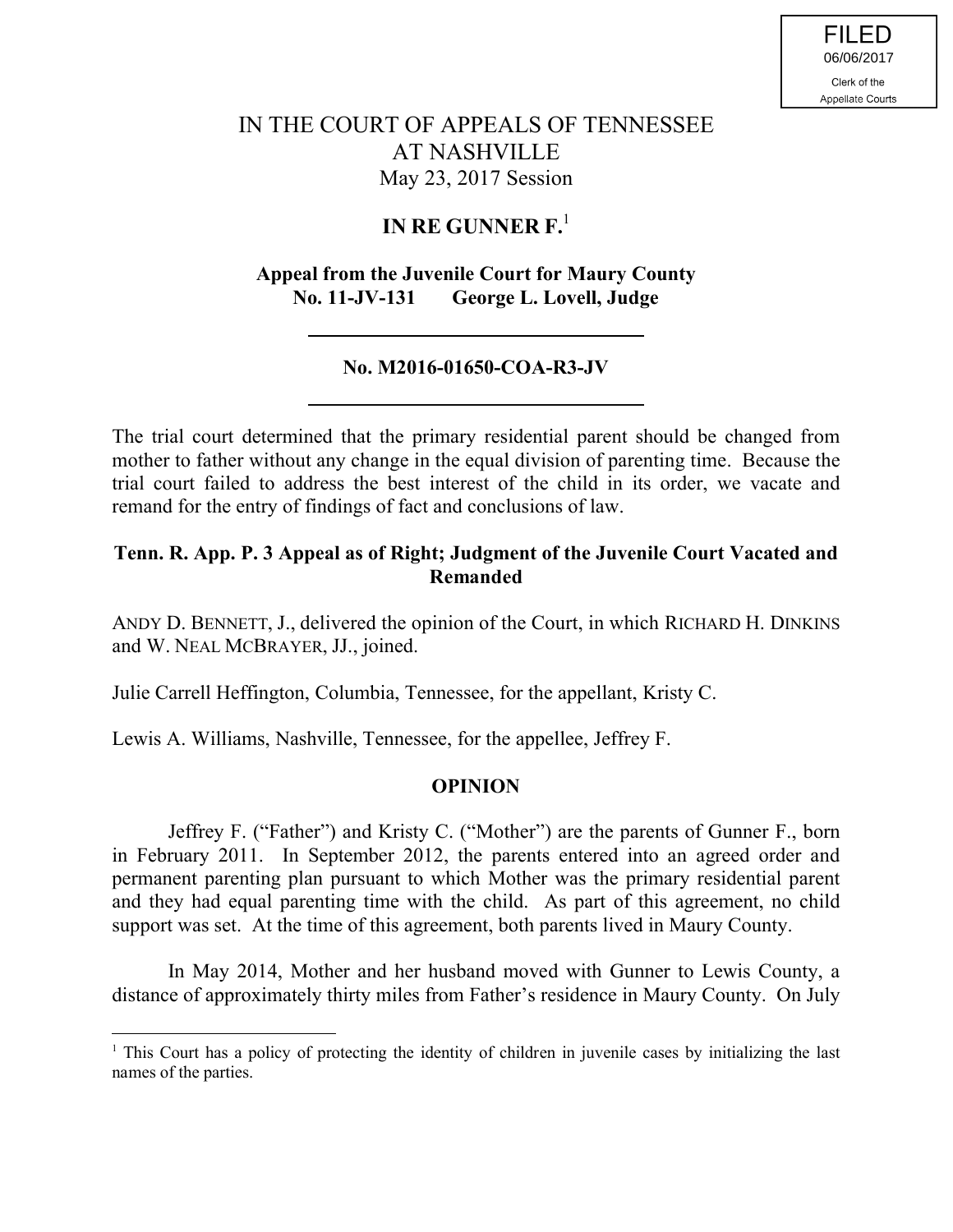7, 2015, Father filed a motion to enroll the child in school (pre-kindergarten) in Maury County, and the juvenile court ordered that the child would remain in school in Maury County pending further orders of the court.

On July 20, 2015, Mother filed a petition to modify the permanent parenting plan to increase her parenting time to 261 days a year and to enroll the child in school in Lewis County. Father answered and submitted a counter-petition requesting a modification of custody to make him the primary residential parent but maintaining the same equal division of parenting time. The matter was heard on July 29, 2016, and the juvenile court entered an order on August 2, 2016 in which it found that "[t]he changed circumstance is that the child is now ready to begin school and that Mother has changed her residence from Maury to Lewis County." Because it was "Mother's decision to move," the juvenile court determined that Mother should have to bear the burden of that decision. The court amended the parties' parenting plan to name Father the primary residential parent, "who may enroll the child in school in Maury County." Mother appeals.

#### ANALYSIS

### (1)

Father argues that this appeal should be dismissed for lack of a final order pursuant to Tenn. R. App. P.  $3(a)$ .<sup>2</sup> He asserts that the juvenile court's August 2, 2016 order is not a final order because it does not address the issues of child support and Father's prayer for attorney fees. We reject Father's argument because these issues were not raised in the petition on appeal. Contrary to the representation of counsel for Father at oral argument, Mother's petition does not include a prayer for child support. Moreover, Mother did not request child support at the hearing.<sup>3</sup> Mother did not raise the issue of child support until after she had filed her notice of appeal on August 10, 2016. On September 14, 2016, Mother filed a motion for child support with a child support worksheet. In his response opposing Mother's motion, Father requested that the court award him his attorney fees for having to defend against a frivolous motion. The issues

<sup>&</sup>lt;sup>2</sup> Tennessee Rule of Appellate Procedure  $3(a)$  provides, in pertinent part:

<sup>[</sup>I]f multiple parties or multiple claims for relief are involved in an action, any order that adjudicates fewer than all the claims or the rights and liabilities of fewer than all the parties is not enforceable or appealable and is subject to revision at any time before entry of a final judgment adjudicating all the claims, rights, and liabilities of all parties.

<sup>&</sup>lt;sup>3</sup> Although counsel for Father stated at the hearing that he thought Mother's proposed parenting plan included a request for child support, the child support section of Mother's proposed parenting plan is blank and she did not submit a child support worksheet.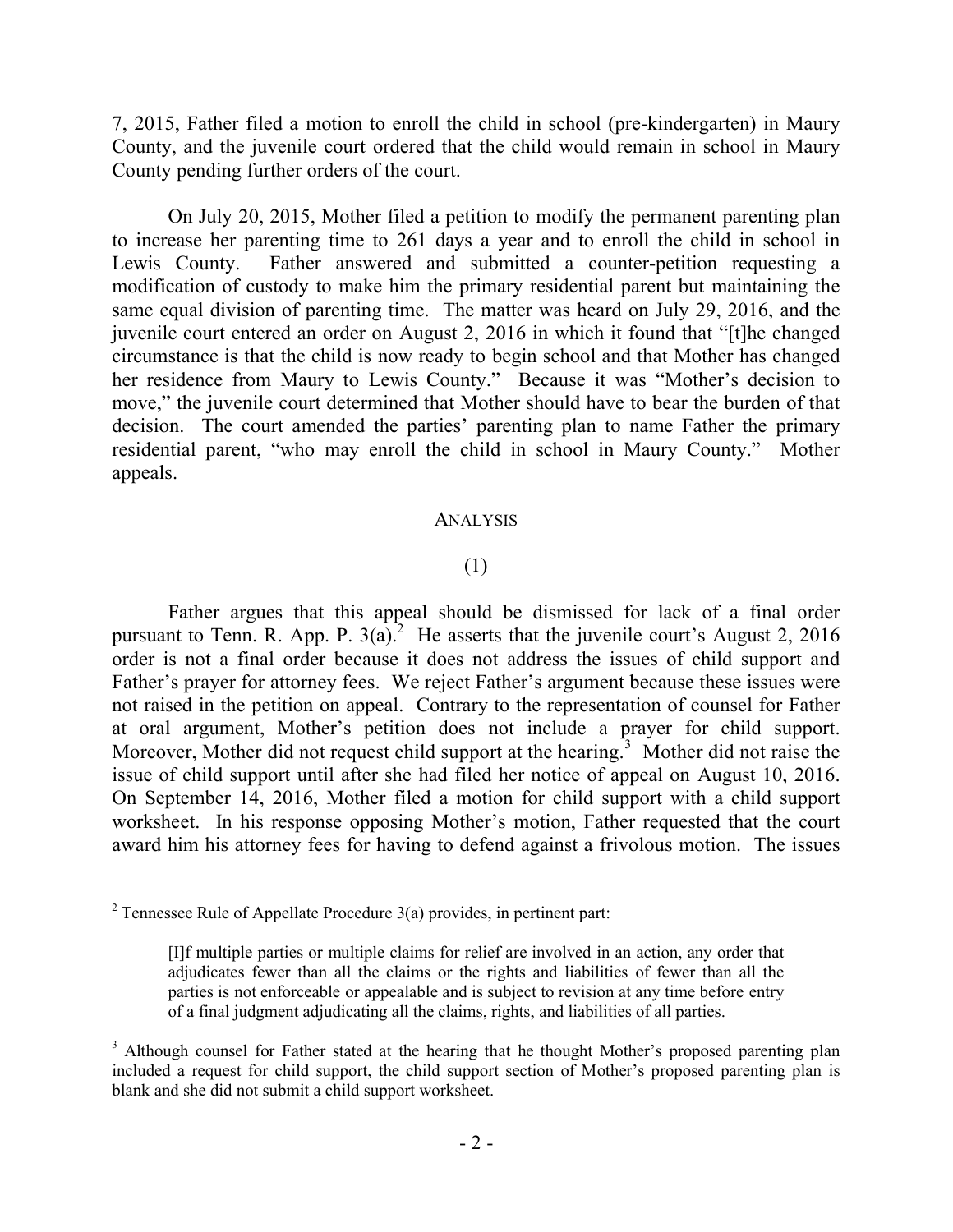of child support and attorney fees identified by Father were not part of the petition on appeal; we, therefore, conclude that the August 2, 2016 order on appeal is a final order.<sup>4</sup>

#### (2)

Father also argues that the juvenile court's decision is not final because the order does not contain sufficient findings of fact. Although the order is a final order, we conclude that this matter should be vacated and remanded for the entry of additional findings of fact as required by Tenn. Code Ann.  $\S 36-6-101(a)(2)(B)(i)$ .

When a party files a petition to modify a permanent parenting plan to change the primary residential parent, the threshold issue is whether there has been a material change of circumstances since the plan took effect. *See* Tenn. Code Ann. § 36-6-101(a)(2)(B); *Cranston v. Combs*, 106 S.W.3d 641, 644 (Tenn. 2003). In this context, "[a] material change of circumstance may include, but is not limited to, failures to adhere to the parenting plan or an order of custody and visitation or circumstances that make the parenting plan no longer in the best interest of the child." Tenn. Code Ann. § 36-6-  $101(a)(2)(B)$ . "Although there are no bright-line rules" for determining whether a material change of circumstances has occurred, courts should consider: "(1) whether a change has occurred after the entry of the order sought to be modified; (2) whether a change was not known or reasonably anticipated when the order was entered; and (3) whether a change is one that affects the child's well-being in a meaningful way." *Cranston*, 106 S.W.3d at 644. Not every change in a child's life or the life of his or her parents rises to the level of a material or significant change warranting a change in his or her primary residential parent. *See Rigsby v. Edmonds*, 395 S.W.3d 728, 736 (Tenn. Ct. App. 2012) ("The fact that a child gets a year older every year, inevitable as it is, cannot be regarded on its own as inherently a material change of circumstances for purposes of altering the primary residential parent."). If the trial court finds that there has been a material change in circumstances, only then must it determine whether it is in the child's best interest to modify the parenting plan as requested. *Boyer v. Heimermann*, 238 S.W.3d 249, 259 (Tenn. Ct. App. 2007). The best interest analysis requires the court to consider the factors outlined in Tenn. Code Ann. § 36-6-106(a). *Crafton v. Roberts*, No. W2015-00048-COA-R3-CV, 2015 WL 9466011, at \*7 (Tenn. Ct. App. Dec. 28, 2015).

A trial court's determinations as to "whether a material change in circumstances has occurred and whether modification of a parenting plan serves a child's best interests are factual questions." *Armbrister v. Armbrister*, 414 S.W.3d 685, 692 (Tenn. 2013). Pursuant to Tenn. Code Ann.  $\S 36-6-101(a)(2)(B)(i)$ , "[i]n each contested case, the court

 $\overline{a}$ 

<sup>&</sup>lt;sup>4</sup> Because child support was not requested in Mother's petition and is not part of this appeal, we cannot consider Mother's request for child support in her appellate brief.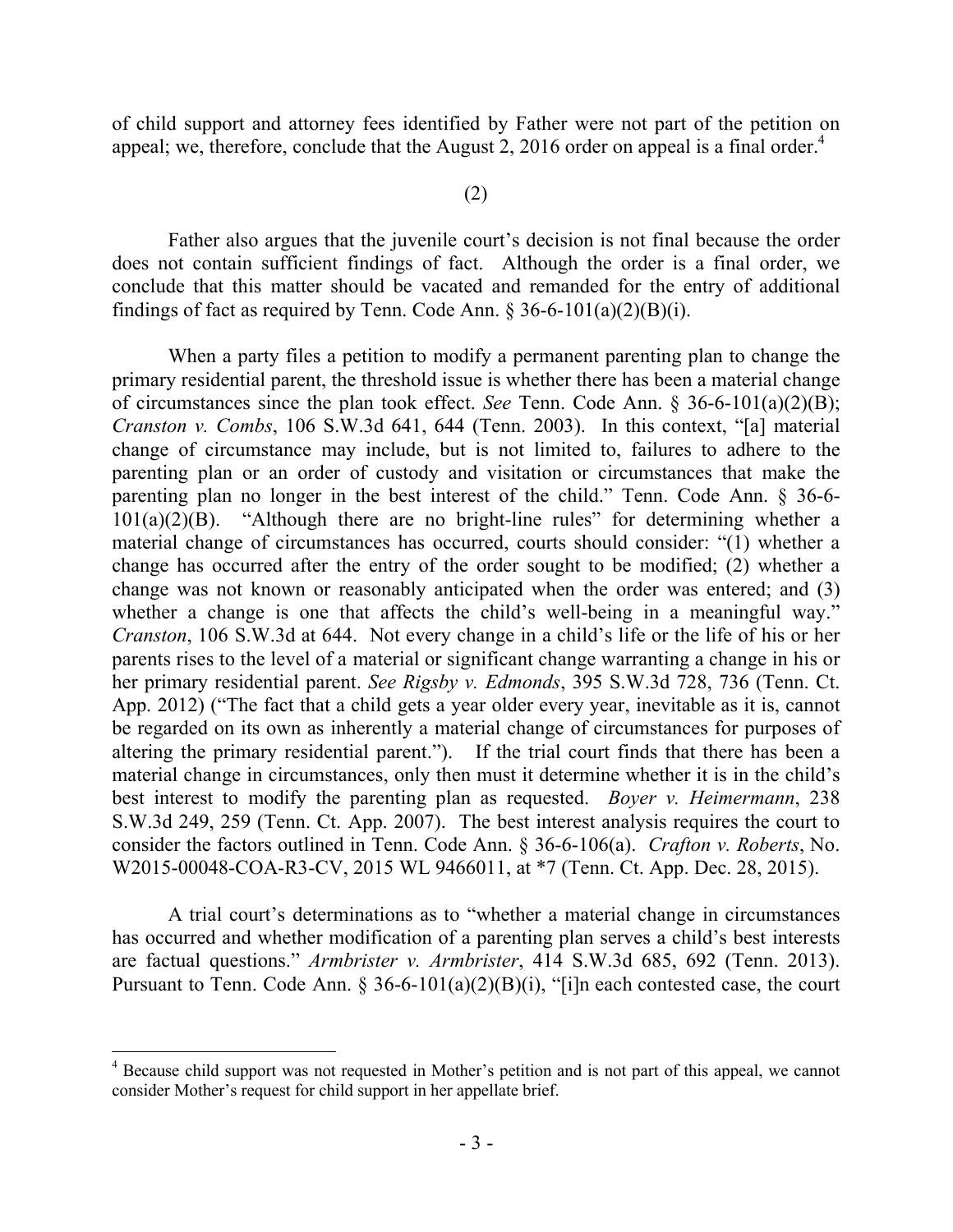shall make such a finding as to the reason and the facts that constitute the basis for the custody determination."<sup>5</sup>

The trial court's order in this case includes the following pertinent findings:

The changed circumstance is that the child is now ready to begin school and that Mother has changed her residence from Maury County to Lewis County. $[6]$ 

. . . .

 $\overline{a}$ 

Mother testified that her move to Lewis County was because she got a good job there making a \$0.66 per hour increase in pay. Additionally, it was closer to her job and her husband's job, her husband's extended family, and has lower housing costs.

The only real issue in this matter is who will have to make the 60-70 mile round trip per school day when it is their week to have the child and the child is enrolled in the other county. It is the Court's finding that Mother's move made this issue a reality. Although Mother testified that she told Father that she was thinking about moving, or that she definitely told Father she was moving, depending on whom you ask, there is no evidence that the parties ever attempted to sit down and discuss how such a move would affect the 2012 parenting plan. Since it was the Mother's decision to move, she should have reasonably foreseen that her decision would affect the Father and that increased travel time would be a factor that had to enter in her decision.

The court ordered that the permanent parenting plan be amended to make Father the primary residential parent, "who may enroll the child in school in Maury County." The court did not address the best interest analysis.

There are circumstances where, if the trial court fails to make findings of fact, the appellate court may proceed to determine where the preponderance of the evidence lies: "On occasion, when a trial judge fails to make findings of fact and conclusions of law, the appellate court 'may "soldier on" when the case involves only a clear legal issue, or when the court's decision is "readily ascertainable."'" *Pandey v. Shrivastava*, No. W2012-00059-COA-R3-CV, 2013 WL 657799, at \*5 (Tenn. Ct. App. Feb. 22, 2013)

<sup>&</sup>lt;sup>5</sup> See also TENN. R. CIV. P. 52.01, which states, in relevant part: "In all actions tried upon the facts without a jury, the court shall find the facts specially and shall state separately its conclusions of law and direct the entry of the appropriate judgment."

<sup>&</sup>lt;sup>6</sup> The court determined, and the parties agree, that the parental relocation statute, Tenn. Code Ann. § 36-6-108, does not apply here.